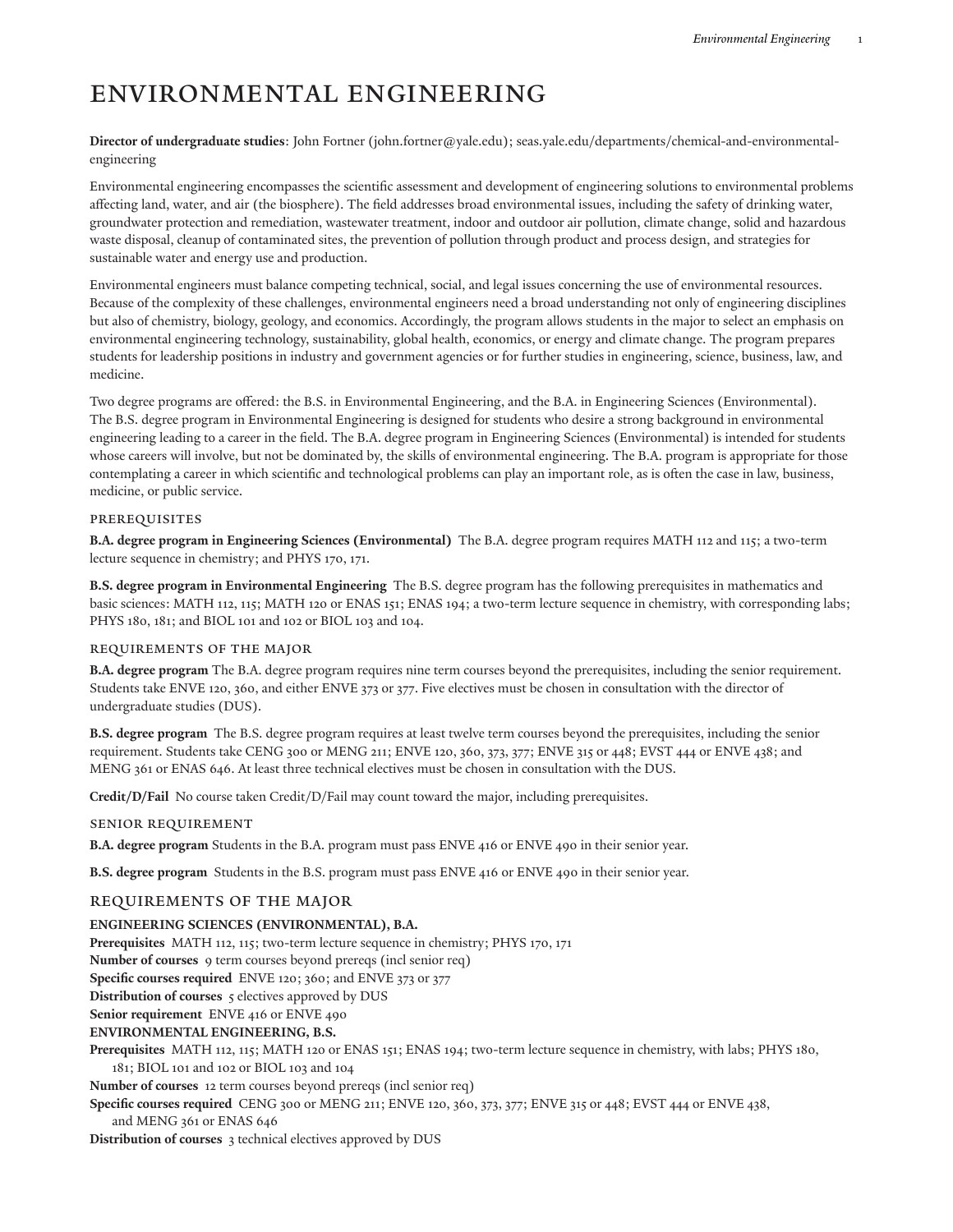## 2 *Environmental Engineering*

# **Senior requirement** ENVE 416 or ENVE 490

Environmental engineers are involved with many aspects of society's interaction with the environment. The field embraces broad environmental concerns, including the safety of drinking water, groundwater protection and remediation, wastewater treatment, indoor and outdoor air pollution, solid and hazardous waste disposal, cleanup of contaminated sites, preservation of sensitive wetlands, energy and the environment, and prevention of pollution through product and process design. Environmental engineers must balance technical, social, economic, and legal issues concerning the use of environmental resources. Consequently, they need a broad understanding not only of engineering disciplines but also of chemistry, biology, geology, economics, and management.

Students majoring in Environmental Engineering select an emphasis on environmental engineering technology, sustainability, global health, energy and climate change, or economics. The major prepares students for leadership positions in industry and government agencies. Graduates may also continue with further studies in engineering, science, business, law, and medicine.

Students interested in the major should take the following course during the first year:

• ENVE 120, Introduction to Environmental Engineering

One of the following math courses:

- MATH 112, Calculus of Functions of One Variable I
- MATH 115, Calculus of Functions of One Variable II
- MATH 120, Calculus of Functions of Several Variables

One of the following chemistry sequences:

- CHEM 161, General Chemistry I and CHEM 165, General Chemistry II
- CHEM 163, Advanced University Chemistry I and CHEM 167, Advanced University Chemistry II

Information can be found on the Chemical and [Environmental](http://seas.yale.edu/departments/chemical-and-environmental-engineering/) Engineering website. The director of undergraduate studies (DUS) welcomes consultation with students about the program at any time.

## FACULTY ASSOCIATED WITH THE PROGRAM IN ENVIRONMENTAL ENGINEERING

**Professors** Paul Anastas (*Forestry & Environmental Studies*), Michelle Bell (*Forestry & Environmental Studies*), Ruth Blake (*Geology & Geophysics*), Menachem Elimelech (*Chemical & Environmental Engineering*), Edgar Hertwich (*Forestry & Environmental Studies*), Edward Kaplan (*School of Management*), Jaehong Kim (*Chemical & Environmental Engineering*), Jordan Peccia (*Chemical & Environmental Engineering*), Lisa Pfefferle (*Chemical & Environmental Engineering*), Julie Zimmerman (*Chemical & Environmental Engineering*)

**Associate Professors** John Fortner (*Chemical & Environmental Engineering*), Drew Gentner (*Chemical & Environmental Engineering)*

View [Courses](https://courses.yale.edu/?srcdb=guide2022&subject=ENVE&col=YC)

Courses

# **\* ENVE 120b / CENG 120b / ENAS 120b, Introduction to Environmental Engineering** John Fortner

Introduction to engineering principles related to the environment, with emphasis on causes of problems and technologies for abatement. Topics include air and water pollution, global climate change, hazardous chemical and emerging environmental technologies. Prerequisites: high school calculus and chemistry or CHEM 161, 165 or CHEM 163, 167 (may be taken concurrently) or permission of instructor. QR, SC

# **ENVE 314a / CENG 314a, Transport Phenomena I** Kyle Vanderlick

First of a two-semester sequence. Unified treatment of momentum, energy, and chemical species transport including conservation laws, flux relations, and boundary conditions. Topics include convective and diffusive transport, transport with homogeneous and heterogeneous chemical reactions and/or phase change, and interfacial transport phenomena. Emphasis on problem analysis and mathematical modeling, including problem formulation, scaling arguments, analytical methods, approximation techniques, and numerical solutions. Prerequisite: ENAS 194 or permission of the instructor. QR, SC RP

# **ENVE 315b / CENG 315b, Transport Phenomena II** Michael Loewenberg

Unified treatment of momentum, energy, and chemical species transport including conservation laws, flux relations, and boundary conditions. Topics include convective and diffusive transport, transport with homogeneous and heterogeneous chemical reactions and/ or phase change, and interfacial transport phenomena. Emphasis on problem analysis and mathematical modeling, including problem formulation, scaling arguments, analytical methods, approximation techniques, and numerical solutions. Prerequisite: ENAS 194 or permission of instructor. QR, SC

# **\* ENVE 320a / ENRG 320a / MENG 320a, Energy, Engines, and Climate** Alessandro Gomez

The course aims to cover the fundamentals of a field that is central to the future of the world. The field is rapidly evolving and, although an effort will be made to keep abreast of the latest developments, the course emphasis is on timeless fundamentals, especially from a physics perspective. Topics under consideration include: key concepts of climate change as a result of global warming, which is the primary motivator of a shift in energy supply and technologies to wean humanity off fossil fuels; carbon-free energy sources, with primary focus on solar, wind and associated needs for energy storage and grid upgrade; traditional fossil-fuel power plants and engines,